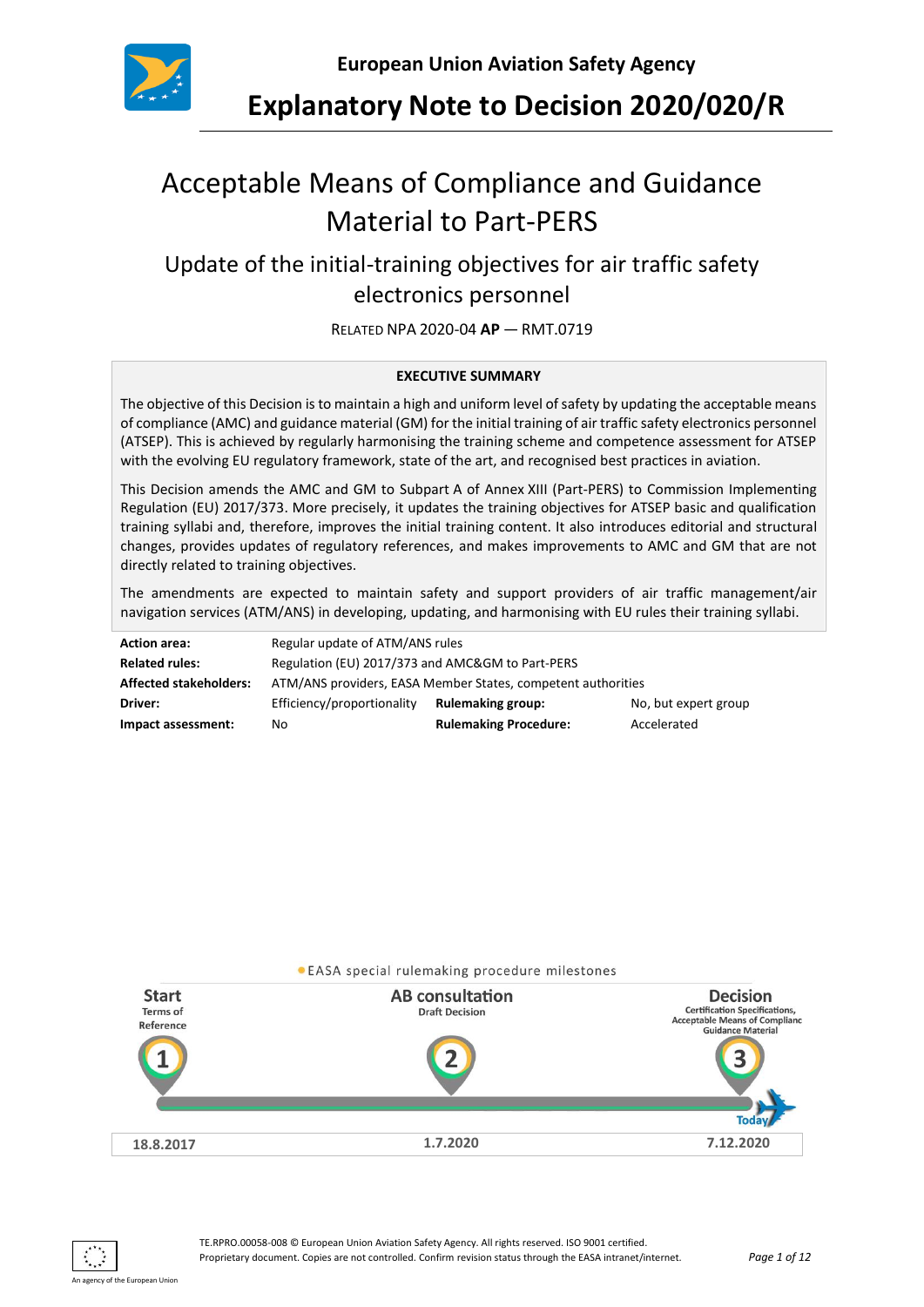## **Table of contents**

| 2.   |  |
|------|--|
| 2.1. |  |
| 2.2. |  |
| 2.3. |  |
| 2.4. |  |
| 2.5. |  |
|      |  |
| 3.   |  |
| 4.   |  |
| 4.1. |  |
| 4.2. |  |
| 4.3. |  |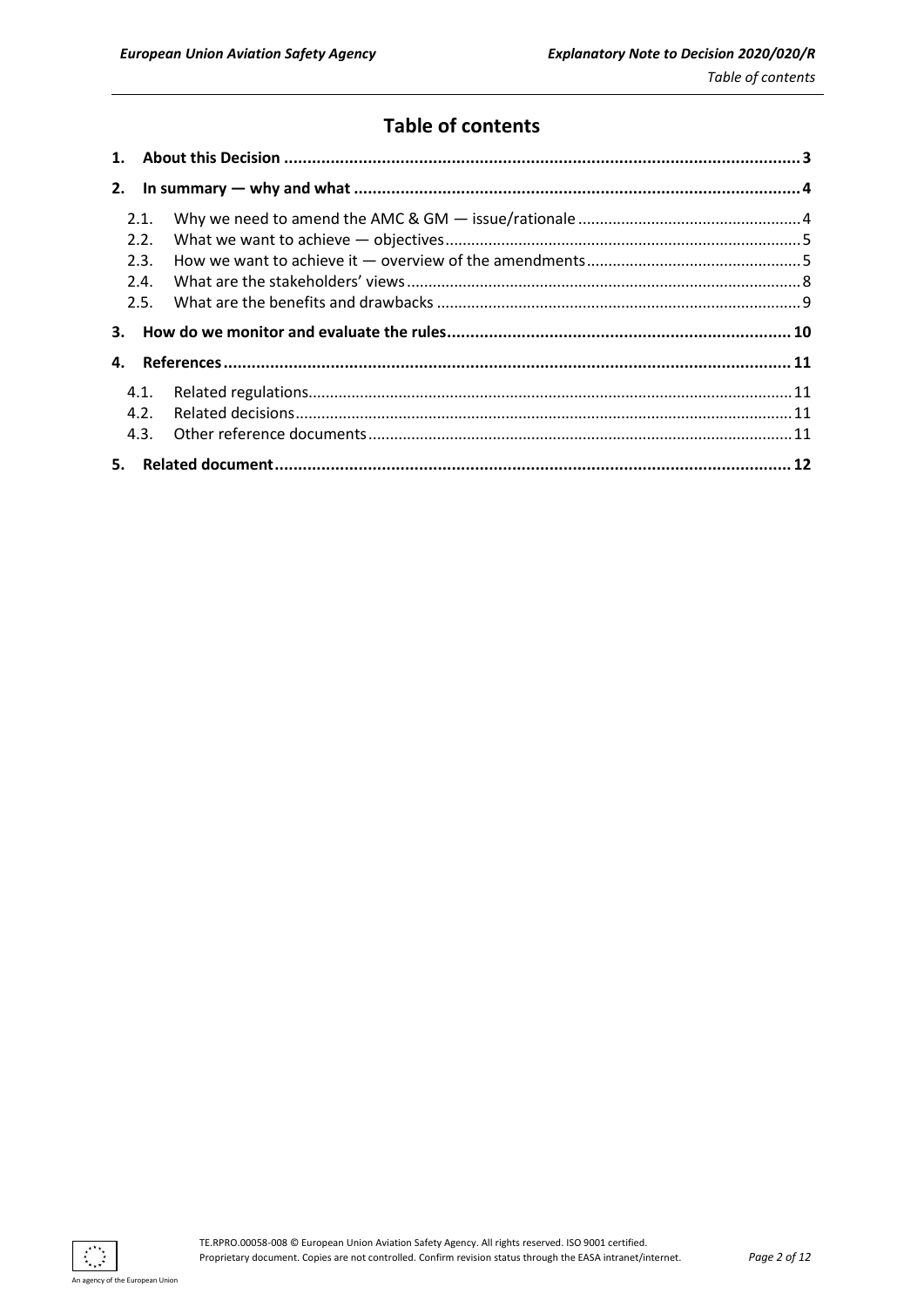## <span id="page-2-0"></span>**1. About this Decision**

The European Union Aviation Safety Agency (EASA) developed ED Decision 2020/020/R in line with Regulation (EU) 2018/1139<sup>1</sup> ('Basic Regulation') and the Rulemaking Procedure<sup>2</sup>.

This rulemaking activity is included in the [European Plan for Aviation Safety \(EPAS\)](https://www.easa.europa.eu/sites/default/files/dfu/EPAS_2020-2024.pdf) 2020-2024 under rulemaking task (RMT).0719. The scope and timescales of the task were defined in the related Terms of Reference<sup>3</sup>.

The draft text of this Decision has been developed by EASA based on the input of an air traffic safety electronics personnel (ATSEP) expert group. EASA consulted the draft text of this Decision with its Advisory Bodies (ABs) through Notice of Proposed Amendment (NPA) 2020-04 **AP**<sup>4</sup> . During the AB consultation, 65 comments were received from all the interested AB parties, including industry, national aviation authorities(NAAs), air navigation service providers(ANSPs), and social partners. Prior to the AB consultation, EASA performed a focused consultation on the draft text of this Decision with the affected ATSEP stakeholders by holding a series of technical meetings in 2019 and 2020.

EASA reviewed the comments received during the AB consultation with the support of the ATSEP expert group. The comments received and EASA's responses to them are summarised under Section 2.4 below.

The final text of this Decision with the acceptable means of compliance (AMC) and guidance material (GM) has been developed by EASA based on the input of the ATSEP expert group and of the focused consultation.

The major milestones of this rulemaking activity are presented on the title page.

Regulation (EU) 2018/1139 of the European Parliament and of the Council of 4 July 2018 on common rules in the field of civil aviation and establishing a European Union Aviation Safety Agency, and amending Regulations (EC) No 2111/2005, (EC) No 1008/2008, (EU) No 996/2010, (EU) No 376/2014 and Directives 2014/30/EU and 2014/53/EU of the European Parliament and of the Council, and repealing Regulations (EC) No 552/2004 and (EC) No 216/2008 of the European Parliament and of the Council and Council Regulation (EEC) No 3922/91 (OJ L 212, 22.8.2018, p. 1) [\(https://eur](https://eur-lex.europa.eu/legal-content/EN/TXT/?qid=1535612134845&uri=CELEX:32018R1139)[lex.europa.eu/legal-content/EN/TXT/?qid=1535612134845&uri=CELEX:32018R1139\)](https://eur-lex.europa.eu/legal-content/EN/TXT/?qid=1535612134845&uri=CELEX:32018R1139).

<sup>&</sup>lt;sup>2</sup> EASA is bound to follow a structured rulemaking process as required by Article 115(1) of Regulation (EU) 2018/1139. Such a process has been adopted by the EASA Management Board (MB) and is referred to as the 'Rulemaking Procedure'. See MB Decision No 18-2015 of 15 December 2015 replacing Decision 01/2012 concerning the procedure to be applied by EASA for the issuing of opinions, certification specifications and guidance material [\(http://www.easa.europa.eu/the](http://www.easa.europa.eu/the-agency/management-board/decisions/easa-mb-decision-18-2015-rulemaking-procedure)[agency/management-board/decisions/easa-mb-decision-18-2015-rulemaking-procedure\)](http://www.easa.europa.eu/the-agency/management-board/decisions/easa-mb-decision-18-2015-rulemaking-procedure).

<sup>3</sup> <https://www.easa.europa.eu/document-library/terms-of-reference-and-group-compositions/tor-rmt0719>

<sup>4</sup> In accordance with Article 115 of Regulation (EU) 2018/1139 and Article 16 'Special rulemaking procedure: accelerated procedure' of MB Decision No 18-2015. EASA took the decision to follow the procedure laid down in said Article as this Decision addresses issues of non-controversial nature and affects a limited group of stakeholders. Therefore, NPA 2020-04 **AP** was not publicly consulted and was not published on the EASA website.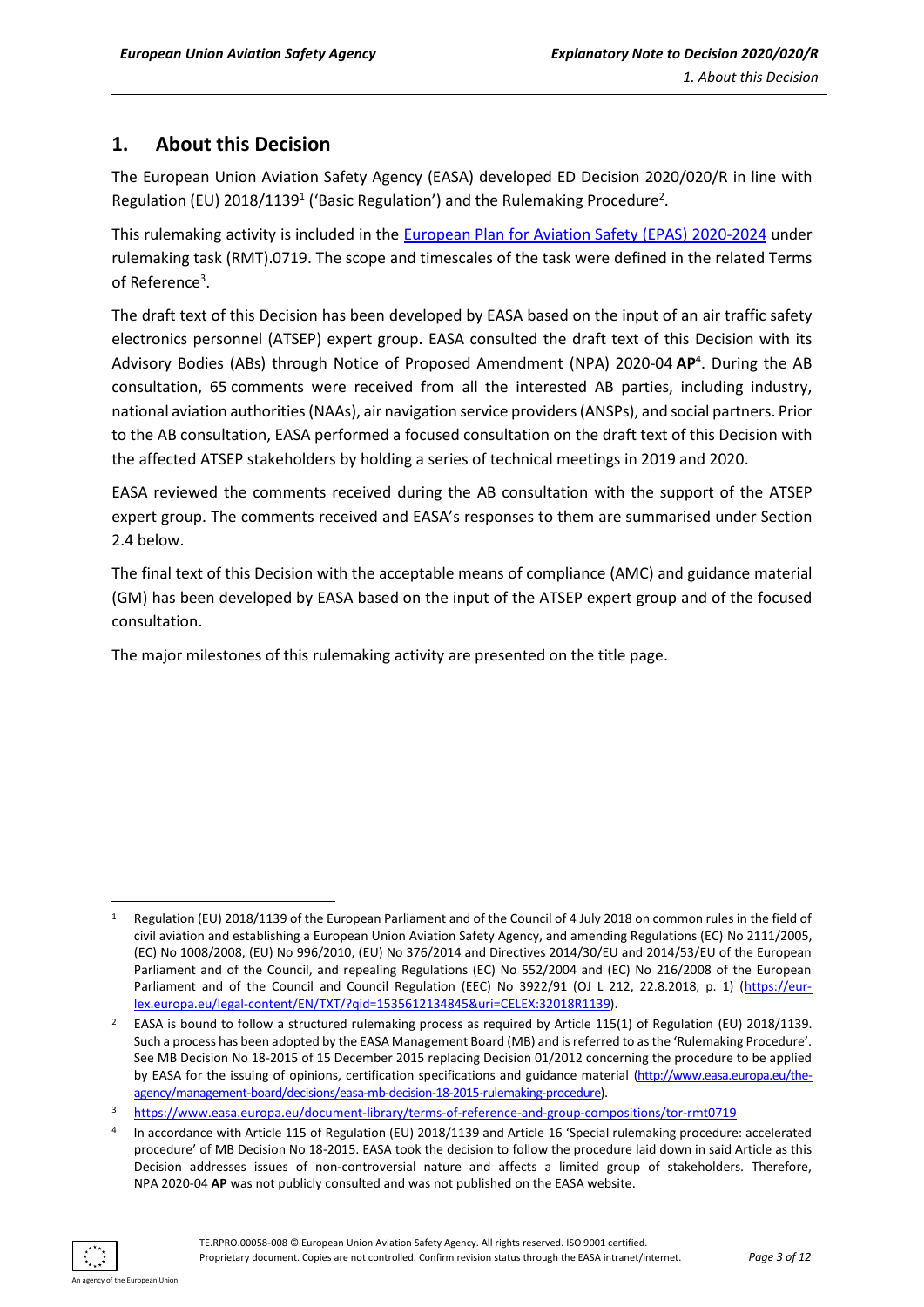## <span id="page-3-0"></span>**2. In summary — why and what**

#### <span id="page-3-1"></span>**2.1. Why we need to amend the AMC & GM — issue/rationale**

EASA identified the need to update the air traffic safety electronics personnel (ATSEP) training objectives in the [Explanatory Note to ED Decision 2017/001/R](https://www.easa.europa.eu/sites/default/files/dfu/EN%20to%20ED%20Decision%202017-001-R.pdf) (see Section 2.5.8, page 16): '[…] the training objectives […] will need to be updated […] to take into account the new technologies, including those stemming from the SESAR'.

The training objectives included in Appendices 1a-4a to Annex XIII (Part-PERS) to said Decision date back to 1996-2004. They originate from the former EUROCONTROL guidance material, which was developed in those days as the first guidance to ATSEP training in the European Union. In the period 2007-2009, and at the request of the European Commission, EUROCONTROL completely reviewed, updated, and raised to the level of a EUROCONTROL specification (i.e. EUROCONTROL-SPEC-132<sup>5</sup>) its ATSEP guidance. EUROCONTROL completed most of the content-related work in 2008. When drafting Part-PERS, EASA used EUROCONTROL-SPEC-132 as a starting point and decided to transpose the training objectives nearly unchanged (see NPA 2013-08 (A) — [Explanatory Note](https://www.easa.europa.eu/sites/default/files/dfu/NPA%202013-08%20%28A%29.pdf)<sup>6</sup>). The training objectives were lastly updated in 2008. In consequence, they cover neither new technological developments — e.g. remote-tower technology, data centre approach of air traffic services (ATS), latest network technologies — nor the Single European Sky ATM Research (SESAR) deployment (e.g. pilot common projects (PCPs)).

In addition, since 2011, numerous organisations have been meeting their training objectives by offering ATSEP training courses, thus gaining significant experience in the practicability and suitability of those training objectives. Based on that experience, several organisations established that certain training objectives needed careful rewording and/or relevelling in terms of taxonomy.

Furthermore, personnel that is used by providers of air traffic management/air navigation services (ATM/ANS), such as ATSEP, should be appropriately qualified and trained to perform their duties. ATM/ANS providers should also implement training and competence assessment programmes, taking into account the different types of safety-related tasks that are performed by their personnel. Regulation (EU) 2017/373<sup>7</sup>, regarding the responsibilities of ATM/ANS providers, lays down detailed harmonised requirements for ATSEP to ensure the required level of safety.

Finally, EASA and other stakeholders identified a number of editorial errors in Part-PERS, which needed to be corrected.

ncy of the European Union

<sup>5</sup> EUROCONTROL 'Specification for Air Traffic Safety Electronics Personnel Common Core Content Initial Training', edition 1.0, 27.8.2009, ISBN: 978-2-87497-041-2.

<sup>6</sup> Paragraphs 225 and 226, page 57.

<sup>7</sup> Commission Implementing Regulation (EU) 2017/373 of 1 March 2017 laying down common requirements for providers of air traffic management/air navigation services and other air traffic management network functions and their oversight, repealing Regulation (EC) No 482/2008, Implementing Regulations (EU) No 1034/2011, (EU) No 1035/2011 and (EU) 2016/1377 and amending Regulation (EU) No 677/2011 (OJ L 62, 8.3.2017, p. 1) [\(https://eur-lex.europa.eu/legal](https://eur-lex.europa.eu/legal-content/EN/TXT/?qid=1589358633939&uri=CELEX:32017R0373)[content/EN/TXT/?qid=1589358633939&uri=CELEX:32017R0373\)](https://eur-lex.europa.eu/legal-content/EN/TXT/?qid=1589358633939&uri=CELEX:32017R0373).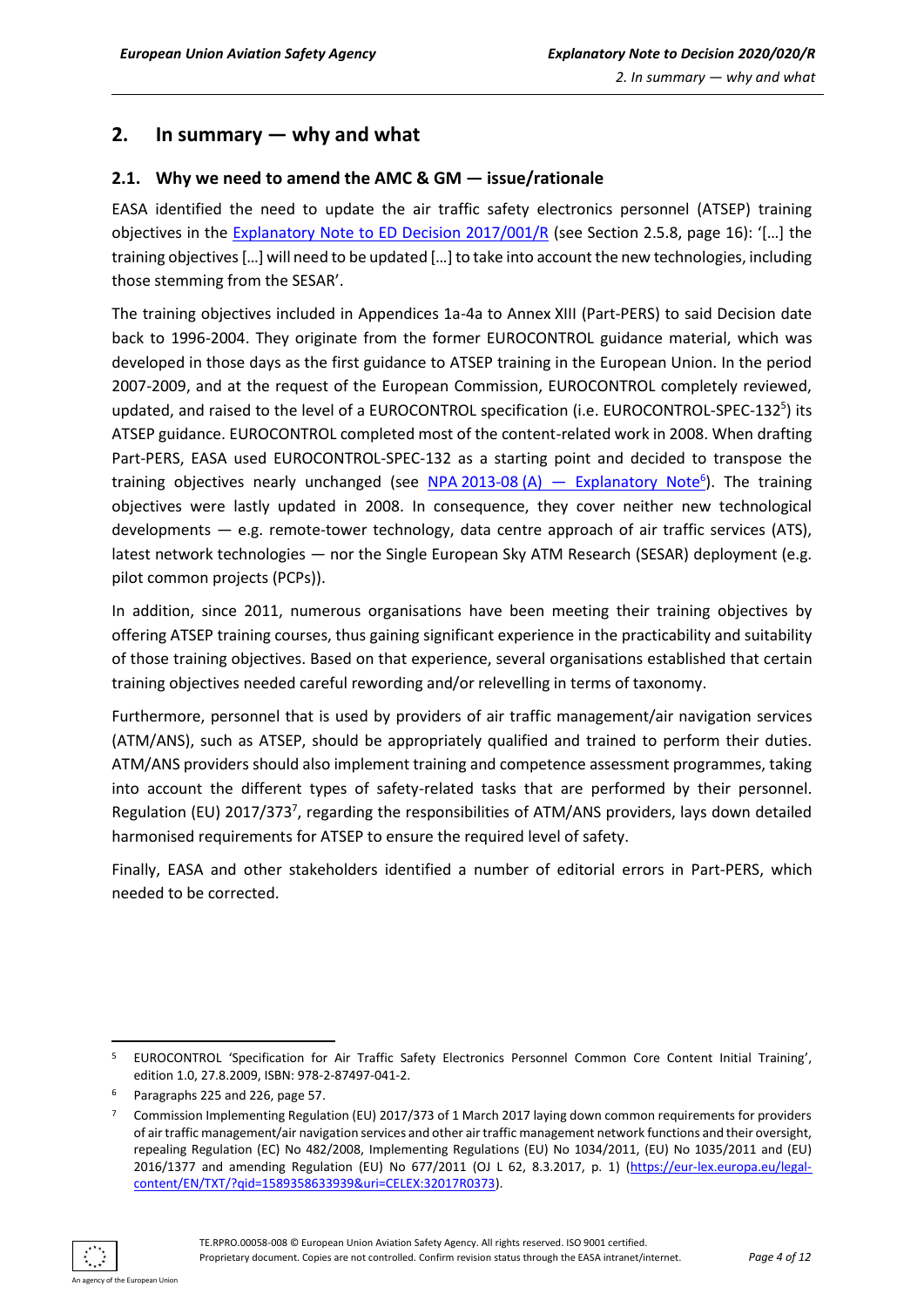#### <span id="page-4-0"></span>**2.2. What we want to achieve — objectives**

The overall objectives of the EASA system are defined in Article 1 of the Basic Regulation. This Decision will contribute to the achievement of the overall objectives by addressing the issues outlined in Section 2.1.

The specific objective of this Decision is, therefore, to maintain a high and uniform level of safety by harmonising the AMC and GM for the initial training of ATSEP. This is achieved by regularly harmonising the training scheme and competence assessment for ATSEP with the evolving European regulatory framework, state of the art, and recognised best practices in aviation.

#### <span id="page-4-1"></span>**2.3. How we want to achieve it — overview of the amendments**

#### **2.3.1 Amendments to training objectives**

Under RMT.0719, EASA and its stakeholders brought together a group of training experts (ATSEP expert group). The group took up its duties in October 2017 and completed its work in January 2020. The group started with a structured collection of amendment proposals. It associated those amendment proposals with training courses or qualification streams and categorised them according to the level of change. The group identified the following five levels of amendment:

- Level I: typographical errors;
- Level II: editorial errors (content);
- Level III: training objectives;
- Level IV: structure of courses; and
- Level V: new courses.

The experts and their related organisations collected 371 amendment proposals, and distributed them across the five levels, as shown in the following graph:



EASA decided to work on Levels I, II, and III first. In several review sessions, the group assessed each amendment proposal and agreed on how to proceed with it.

Each training objective consists of three elements: a corpus, a taxonomy level, and content (see also Appendix 5a to Part-PERS). The group agreed on and introduced 553 changes, which are distributed to the three aforementioned training objective elements as shown in the following graph: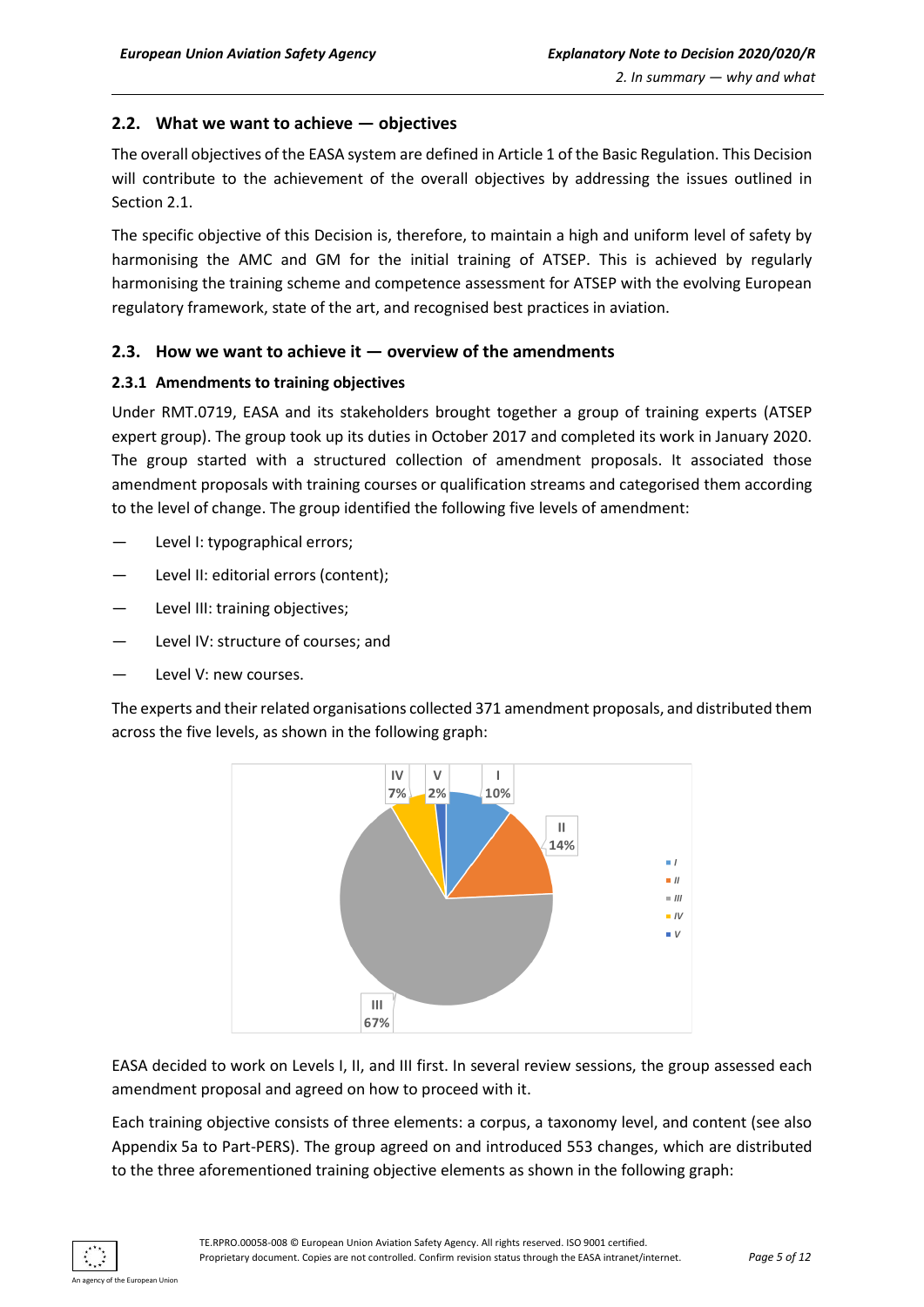*2. In summary — why and what*



#### Update of subjects, topics, and subtopics

On the level of titles of subjects, topics, and subtopics, the group made some editorial adjustments. Those adjustments mainly relate to spelling conventions (upper/lower case), and not to the structure or the training objectives.

#### Update of training objectives (Appendices 1a-4a)

As outlined above, most amendments originate from technological evolution or experience in implementing the initial-training courses, or were intended to correct editorial errors.

#### Summary of amendments

The group introduced the following amendments:

- In EUROCONTROL-SPEC-132, the ATSEP basic course covers 11 subjects. EASA transposed only 10 of them, skipping the subject 'FACILITIES'. Based on the feedback from most training providers, the group reintroduced the subject 'FACILITIES' with 5 objectivesinto the ATSEP basic course.
- Most air navigation service providers (ANSPs) in the European Union do not operate microwave landing systems (MLSs). In 2008, this technology was most advanced but considered from today's perspective, MLSs were never established as a European standard. For this reason, the NAV<sup>8</sup>-MLS qualification stream (with its 35 training objectives) was deleted.
- The subject 'Functional safety' is part of all of the qualification streams. In most of these streams, the subject has identical training objectives. This is why the group moved this subject (with 12 distributed training objectives) to the shared qualification course, where it is located in one place for all ATSEP. A few training objectives on functional safety remain specific to the qualification stream 'Data Processing'.
- Due to the rising importance of information security, the group introduced a new subject on 'INFORMATION SYSTEM SECURITY' (ISS) into the shared qualification course. 14 new training objectives were identified and introduced into this subject.
- Unique objective identifier (UOID): for implementation, documentation, and audit purposes, EASA considers necessary to unambiguously and uniquely identify each training objective.

TE.RPRO.00058-008 © European Union Aviation Safety Agency. All rights reserved. ISO 9001 certified. Proprietary document. Copies are not controlled. Confirm revision status through the EASA intranet/internet. *Page 6 of 12*

<sup>8</sup> Navigation.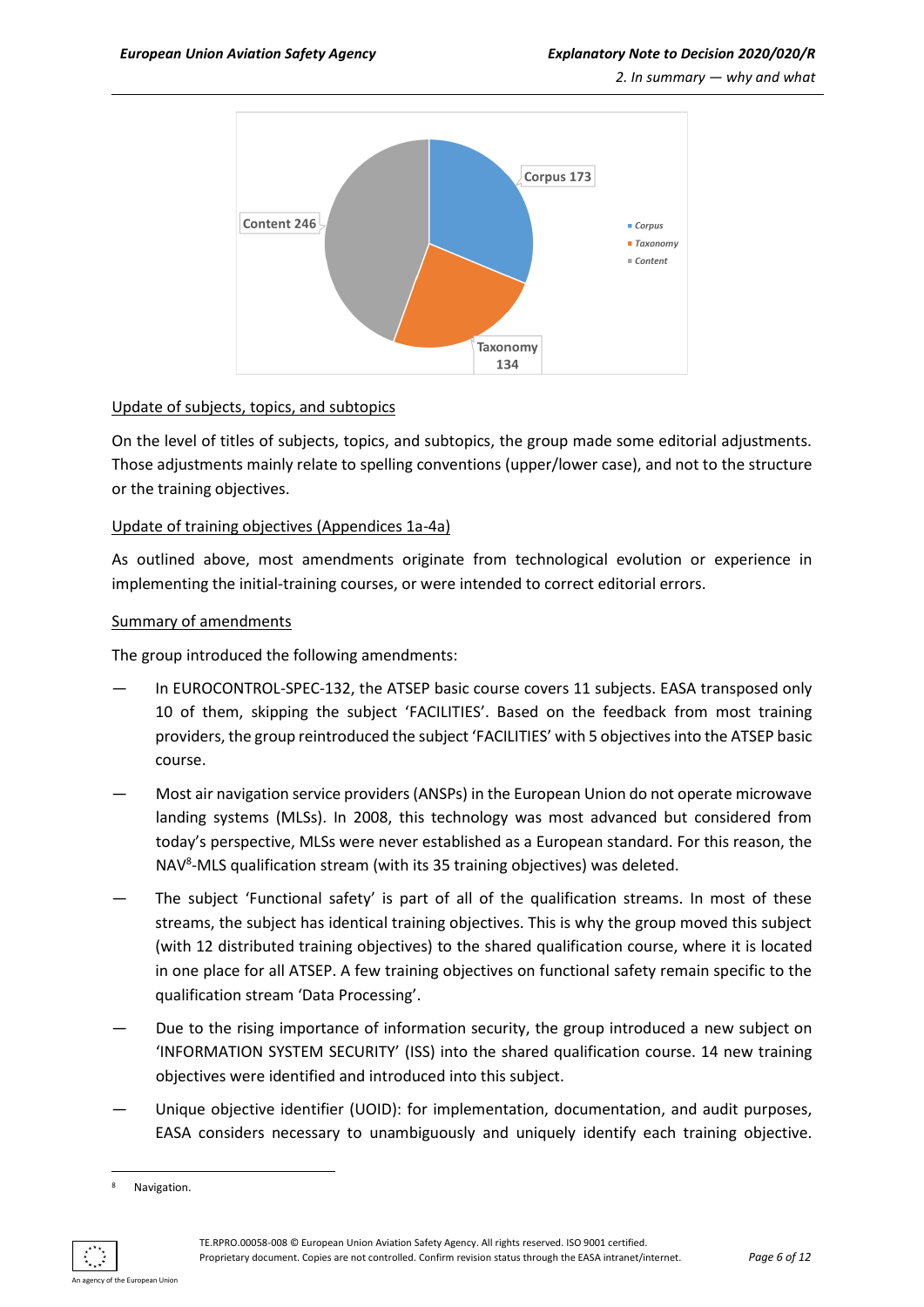Therefore, a UOID is introduced, which also allows to designate training objectives across professions (e.g. ATSEP, air traffic controllers ATCOs, flight crew licensing (FCL)). Details on the UOID can be found in the revised Appendix 5a.

— Presentation of training objectives in Appendix 4a: multiple use of single training objectives (up to nine times) across different qualification streams leads to implementation challenges. To avoid ambiguity and errors, each training objective is now listed only once and assigned to the streams in a tabular format. Details can be found in the revised Appendix 5a.

#### In addition to the above-mentioned amendments:

- 3 new training objectives were introduced in basic parts;
- 13 new training objectives were introduced in qualification parts;
- 7 training objectives were deleted;
- the taxonomy level of 13 training objectives was increased; and
- the taxonomy level for 38 training objectives was decreased.

#### Amendments to the implementing rules (IRs) — Part-PERS

The scope of this amendment is limited to AMC and GM only. This led to some inconsistencies between the AMC and the AMC Appendices that are associated with points ATSEP.OR.205 and ATSEP.OR.210 of Part-PERS. EASA recognised that those inconsistencies create potential compliance issues. The training objectives that are affected by those inconsistencies can therefore not be mandated until the related IRs are amended. However, EASA recommends to implement the updates as soon as practicable.

The next IR amendment will address those inconsistencies along with other identified category IV and V issues.

#### Other information

As the training objectives of Appendices 1a-4a to the AMC and GM to Part-PERS are listed in long tables that cover a high number of pages, EASA decided to consult its Advisory Bodies (ABs) only on the 'clean' amended text of Appendices 1a-4a through NPA 2020-04 **AP**. Presenting the changes in those tables according to the current convention (using blue highlight and red strikethrough) is not optimal for long appendices with a lot of content. Therefore, Attachment A 'Appendices 1a-4a to AMC and GM to Part-PERS' to this Decision provides a 'clean' text of the amendments to Appendices 1a-4a (see also Chapter 5). A 'Change information document' that indicates the individual changes at training objective level is available upon request in excel format for informative purposes and to support implementation. The latter document has no legal effect (see also Chapter 5).

#### **2.3.2 Additional AMC for ATSEP training for the various types of ATM/ANS activities**

As explained above, ATSEP that is used by ATM/ANS providers should be appropriately qualified and trained to perform their duties. Therefore, the measures taken in this respect by ATM/ANS providers should be proportionate to the nature of, and risks associated with, the different types of ATM/ANS activities. ATM/ANS providers should focus such measures on the objectives to be achieved, while allowing different means of achieving those objectives. In doing so, they should take into account interdependencies between safety and performance in the various technical domains.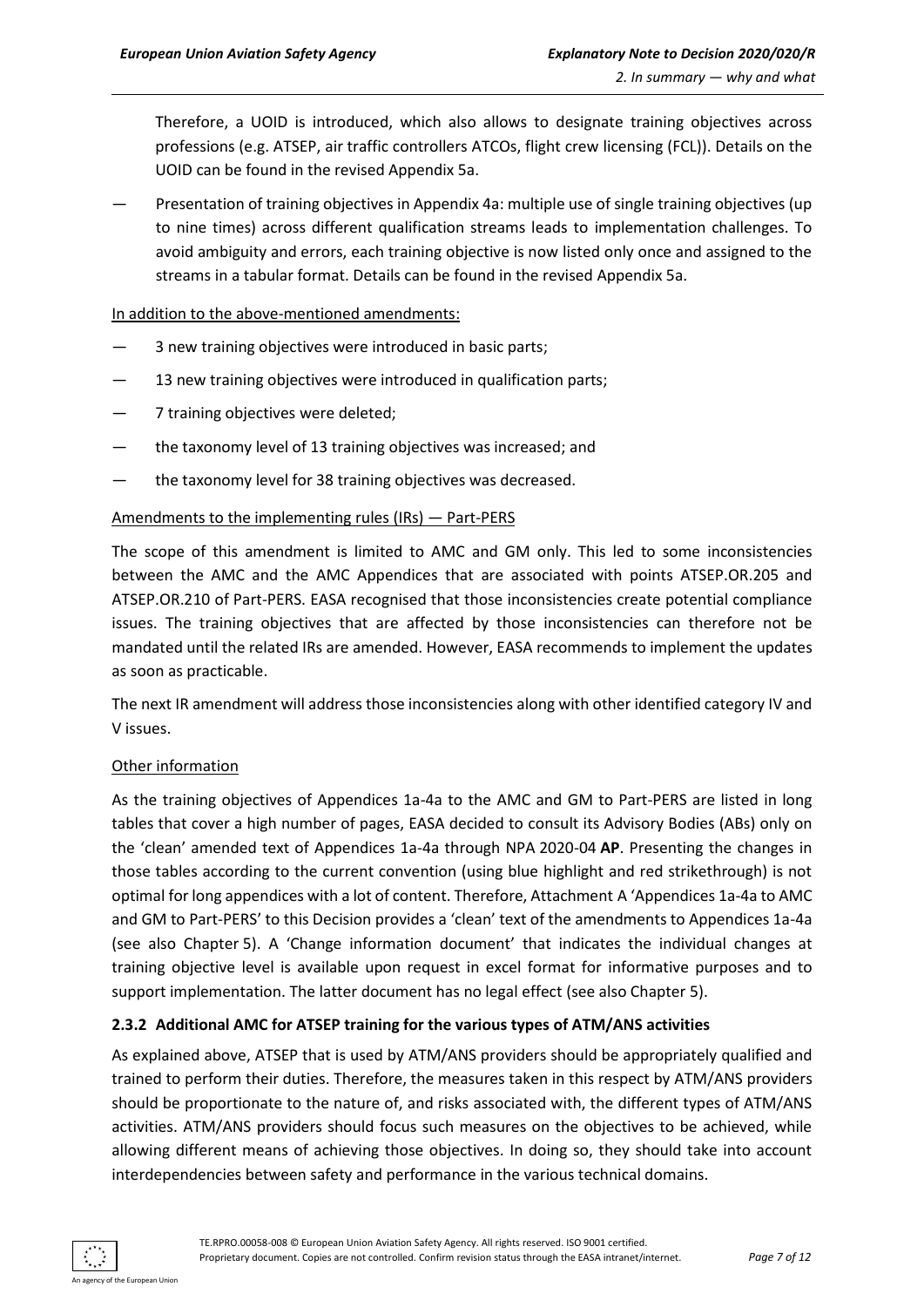Following these principles and considering the feedback from the ATSEP training implementation (e.g. from data (DAT) service providers), EASA introduced new AMC1 ATSEP.OR.200 'Training requirements' and GM1 ATSEP.OR.200 'Training requirements', as well as AMC1 ATSEP.OR.300 'Competence assessment — General' for providers of meteorological (MET) services, aeronautical information services (AIS), and DAT services, to enable the crediting of the ATSEP training. The new AMC and GM facilitate the flexible use of available resources by providing enhanced opportunities for employee mobility.

#### **2.3.3. Deletion of GM**

GM2 ATSEP.OR.210: this GM is deleted because it is considered to be a duplication of the text of GM1 ATSEP.OR.210 'Qualification training' that allows ATM/ANS providers to add subjects or topics that are specific to their national or local environment. Therefore, the intent of the deleted GM remains.

GM2 ATSEP.OR.210(b): this GM identifies only two recognised routes to achieve SMC competence, which limits the options of implementing other means. However, there are potentially other valid routes where any combination of streams, including at least one SMC stream, is compliant with the rule. Therefore, this GM is deleted because it is considered incomplete and misleading.

#### <span id="page-7-0"></span>**2.4. What are the stakeholders' views**

The main comments received during the AB consultation of 2020-04 **AP** were on the Explanatory Note and on AMC1 ATSEP.OR.200 'Training requirements'.

(a) Explanatory Note

Many commenters noted the discrepancy between the Explanatory Note of the draft NPA that was agreed by the ATSEP expert group during its last meeting and the Explanatory Note of NPA 2020-04 **AP**.

The explanatory note of an NPA is not part of the proposed amendments to the AMC and GM, and, therefore, not subject to changes to its content based on comments that are received during consultation. However, EASA recognised that some information was omitted or explanation was inaccurate. Therefore, the Explanatory Note to this Decision is now harmonised with the one that was agreed by the group and incorporates the additional necessary amendments that stem from the consultation.

(b) AMC1 ATSEP.OR.200 'Training requirements'

The majority of the comments indicated that this AMC should not be limited to 'non-complex' providers of MET services, AIS, DAT services, and flight procedure design (FPD) services. To ensure a minimum harmonisation level in Europe, this AMC should be applicable to all such service providers, regardless of their complexity. If the AMC were not amended, proportionality and a risk-based approach would be restricted only to 'non-complex' service providers. However, in the context of Regulation (EU) 2017/373, 'complexity' is not based on the nature of, or the risks associated with, services or activities; instead, it is linked to the type of a certificate. Also 'complex' service providers may be responsible only for services and activities that are for example used for flight planning purposes only. Safety risks that are associated with those types of services, activities, and systems may be significantly lower than those associated with decision-making during operations (e.g. take-off and landing).

TE.RPRO.00058-008 © European Union Aviation Safety Agency. All rights reserved. ISO 9001 certified. Proprietary document. Copies are not controlled. Confirm revision status through the EASA intranet/internet. *Page 8 of 12*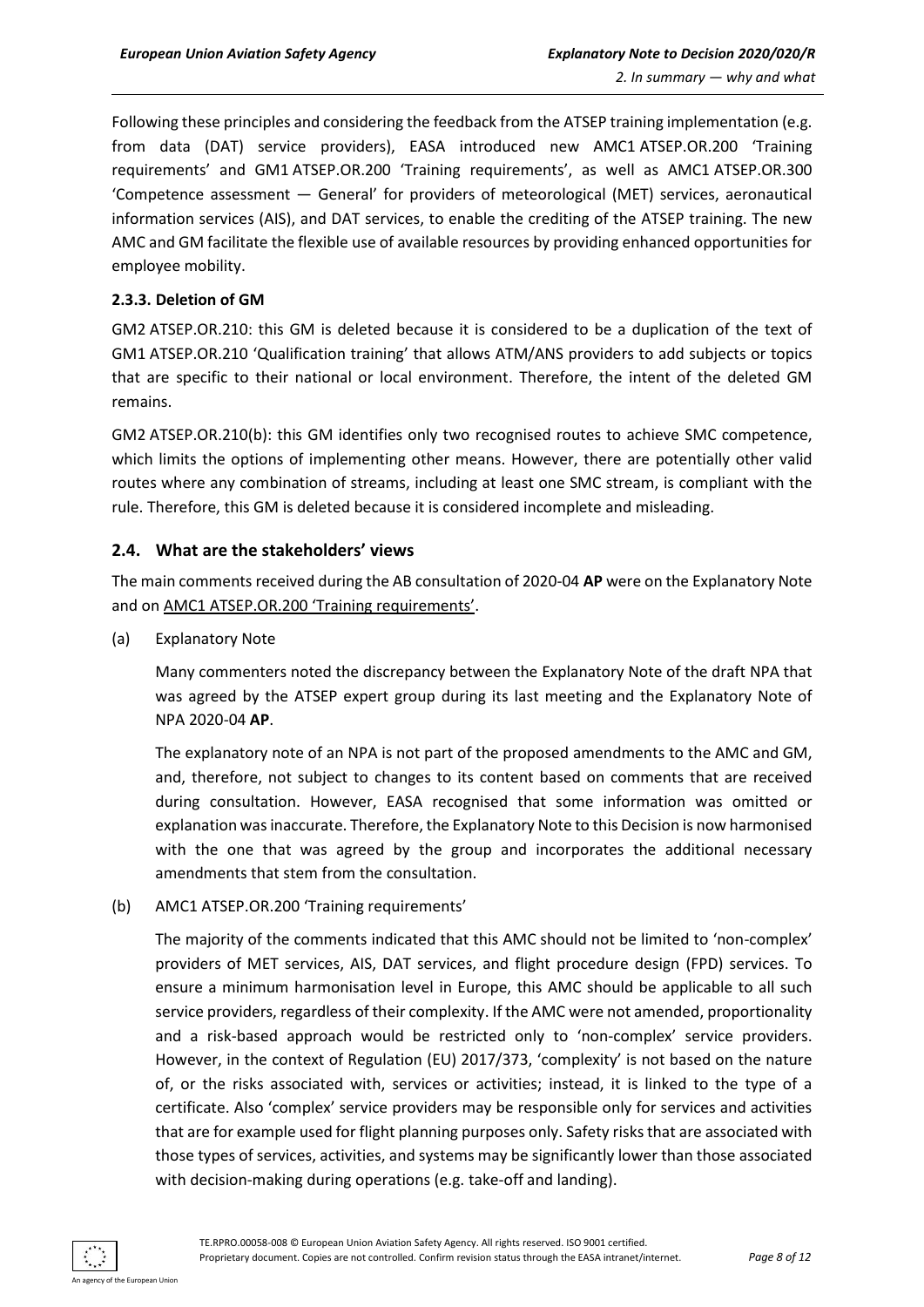#### <span id="page-8-0"></span>**2.5. What are the benefits and drawbacks**

EASA accurately assessed the applicable and due-to-be-applicable EU legislation, as well as the development of technologies, against the content of the training objectives. In doing so, EASA made only the necessary adjustments to the AMC and GM to Part-PERS. Therefore, this Decision does not change how the training and competence assessment of ATSEP is performed today. The Decision only provides more consistent and up-to-date training objectives.

The drawbacks of the Decision are limited to the potential slight increase in duration of the basic and qualification training. This is due to the introduction of the subjects 'FACILITIES' and 'INFORMATION SYSTEM SECURITY' (ISS) into the training objectives. However, that potential increase in duration could be offset by the reduction in the taxonomy levels of some training objectives.

Consequently, the impact of this Decision is considered to be low. Therefore, no impact assessment (IA) was developed.

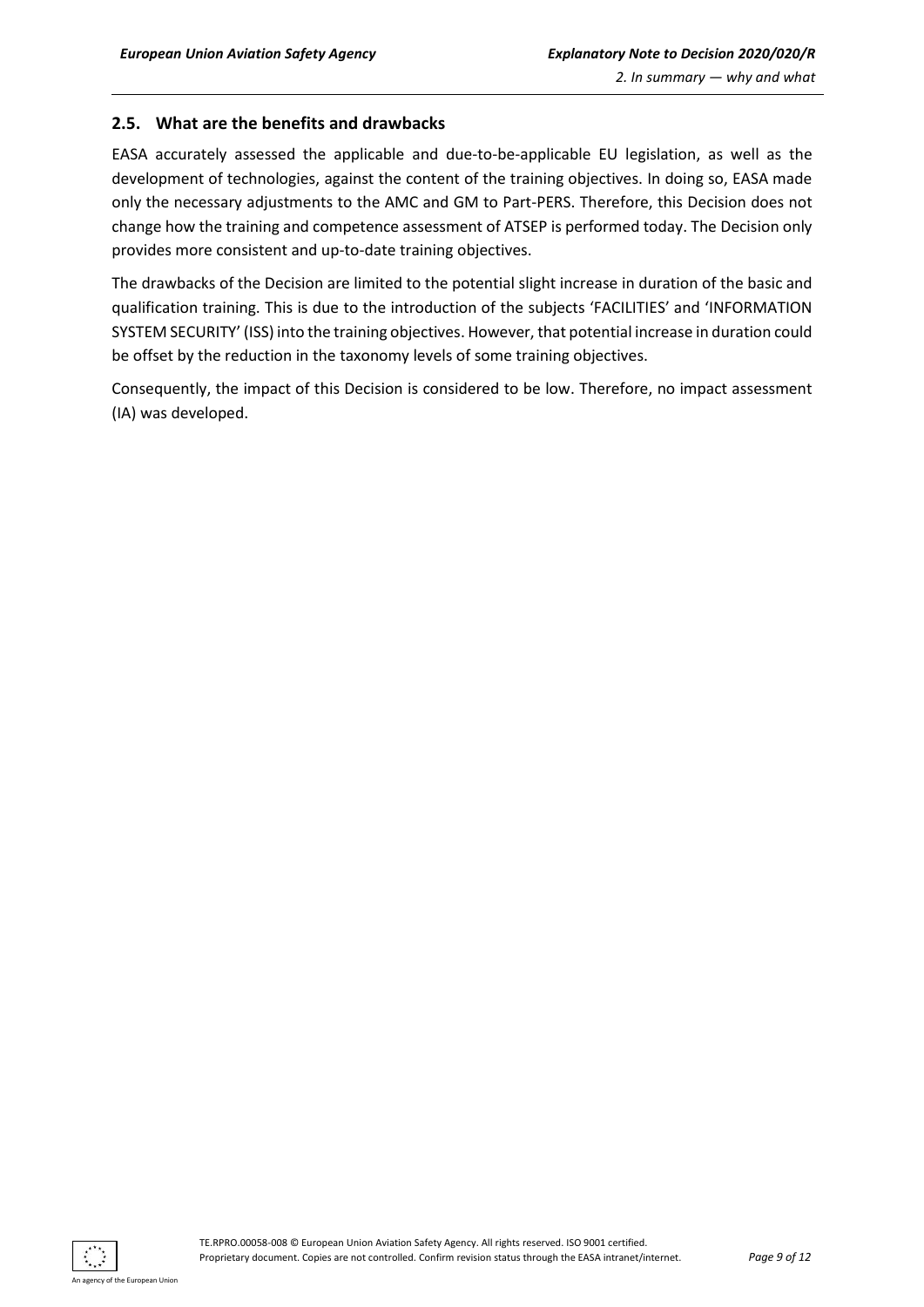## <span id="page-9-0"></span>**3. How do we monitor and evaluate the rules**

As this Decision addresses non-complex and non-controversial issues, no specific monitoring is recommended for this RMT. EASA will use feedback gathered from oversight activities in the following years to assess the implementation benefits of the proposed amendments and possible need for improvement.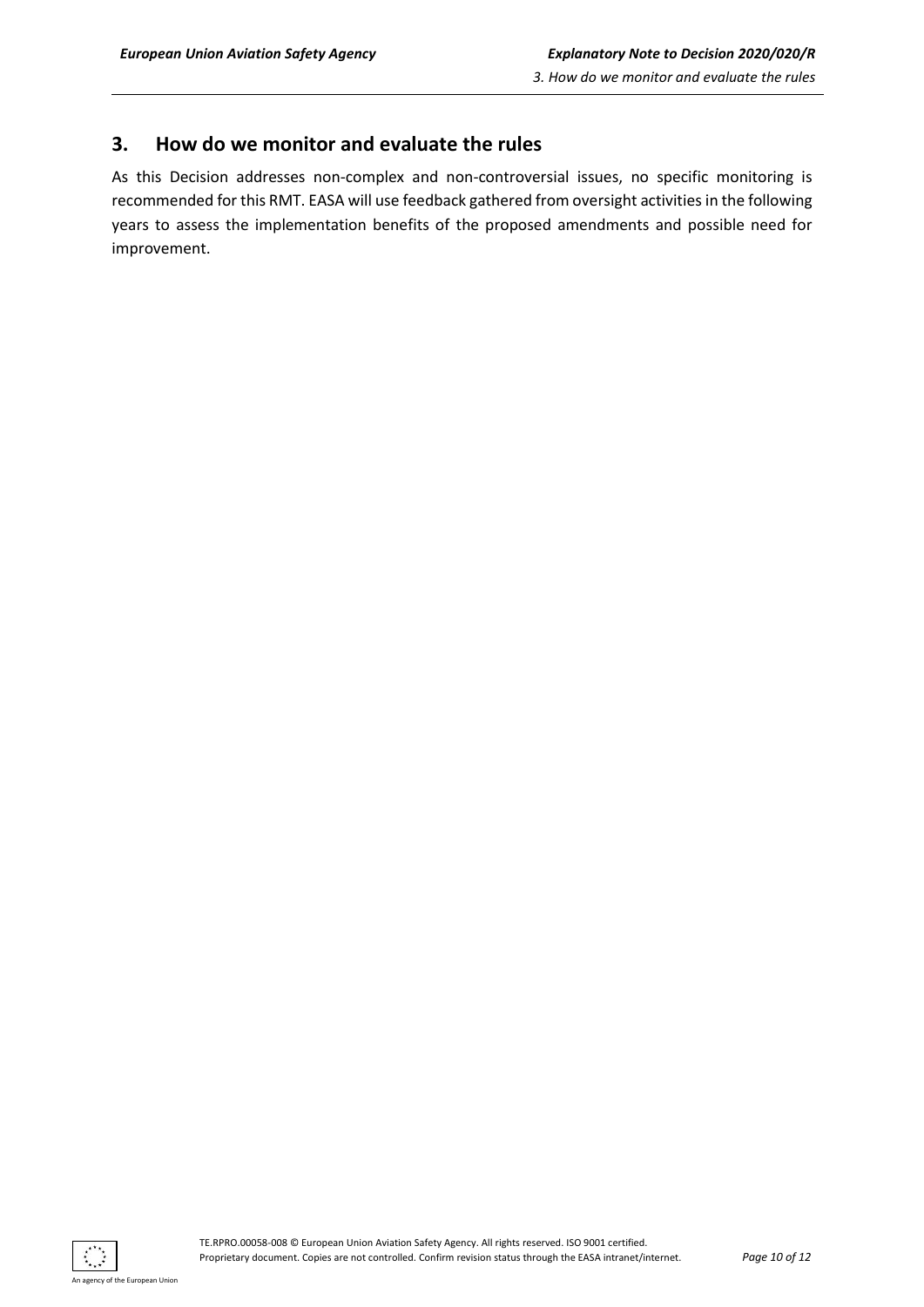## <span id="page-10-0"></span>**4. References**

#### <span id="page-10-1"></span>**4.1. Related regulations**

Commission Implementing Regulation (EU) 2017/373 of 1 March 2017 laying down common requirements for providers of air traffic management/air navigation services and other air traffic management network functions and their oversight, repealing Regulation (EC) No 482/2008, Implementing Regulations (EU) No 1034/2011, (EU) No 1035/2011 and (EU) 2016/1377 and amending Regulation (EU) No 677/2011 (OJ L 62, 8.3.2017, p. 1)

#### <span id="page-10-2"></span>**4.2. Related decisions**

Executive Director Decision 2017/001/R of 8 March 2017 issuing Acceptable Means of Compliance and Guidance Material to Commission Implementing Regulation (EU) 2017/373 'Common requirements for providers of air traffic management/air navigation services and other air traffic management network functions and their oversight'

#### <span id="page-10-3"></span>**4.3. Other reference documents**

EUROCONTROL 'Specification for Air Traffic Safety Electronics Personnel Common Core Content Initial Training', edition 1.0, 27.8.2009, ISBN: 978-2-87497-041-2 (EUROCONTROL-SPEC-132)